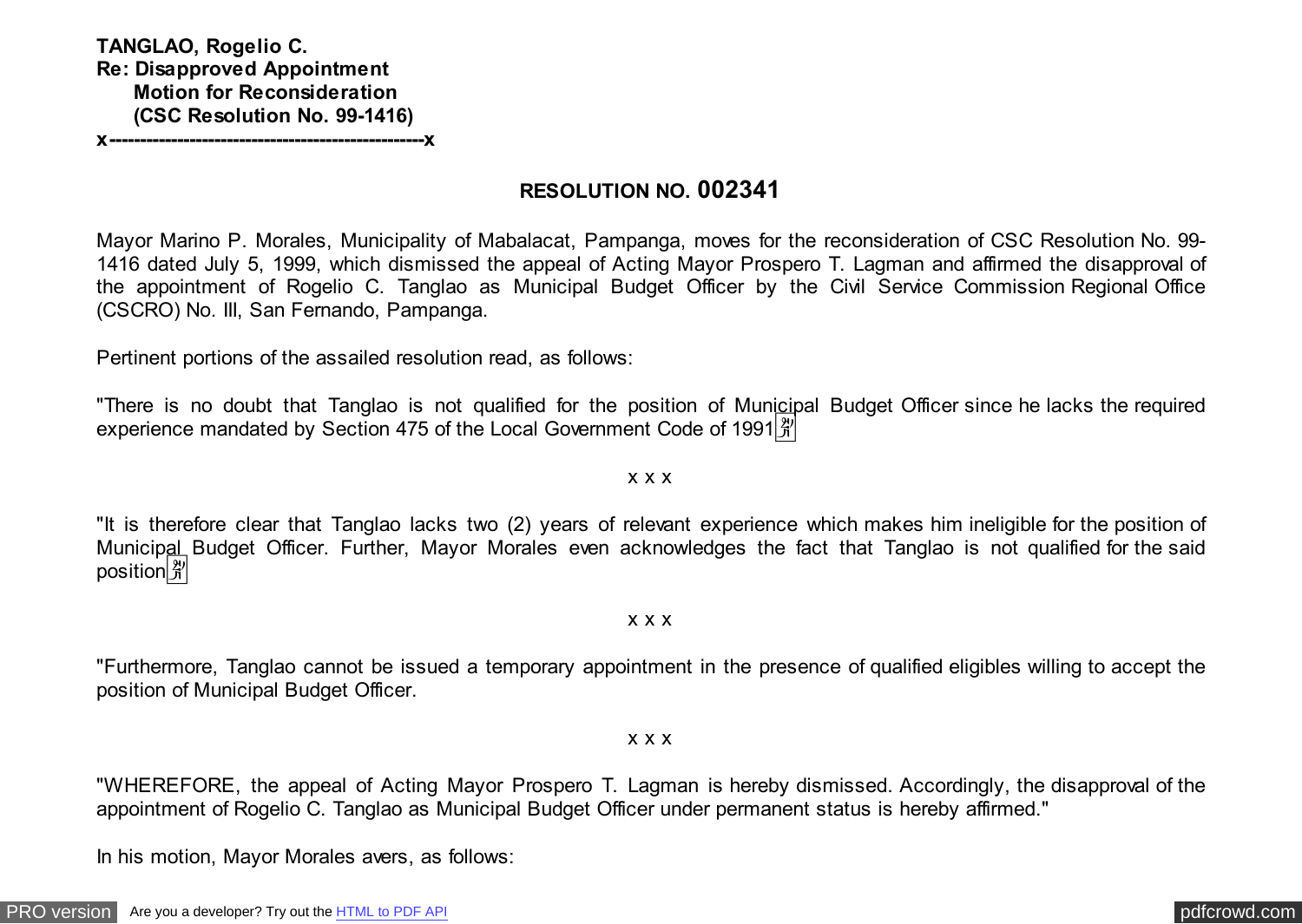"There are substantial facts which had been overlooked been and which, if properly considered, will reverse the result of this case. There are material evidences (sic) submitted by movant to prove that Tanglao had indeed acquired experience in local government budgeting that were not taken up by this Honorable Commission  $\frac{20}{3}$ 

"First, the Commission overlooked the evidence of the appellant-movant as contended:

'Director De Lima's failure to investigate or inquire from the DBM what the Local Finance Committee is all about and what are the functions of the members thereof, where the appellant is a member since January 1996 (or a total of 3 years) is erroneously fatal to the case of the appellant. Had she cared enough to look into the nature and functions thereof, Director De Lima could have learned x x x that the foregoing description of the LFC and the duties of the appellant thereto is related to the experience requirement of Municipal Budget Officer  $\frac{20}{3}$ 

### x x x

"The Commission might asked why are we banking so much on the opinion of the DBM? The reason is very obvious. It is because CSCRO 3 heavily relied on the first opinion of DBM to disapprove the proposed permanent appointment of Tanglao. It must be stressed at this point that DBM totally reversed its first opinion and went on to issue the above second opinion on the basis of the new evidence submitted by Tanglao that he was indeed engaged in budgeting work for three (3) years as a member of the Local Finance Committee. Would it be fair enough if the Commission will reconsider its stand in this light?

### x x x

"It is fatal error to hold on continuously to the theory that Tanglao lacks experience since Mayor Morales  $\frac{29}{21}$  admitted the lack of experience of Tanglao. Circumstances have changed due to the introduction henceforth of new evidence such as Tanglao's experience with the United States Government at Clark Air Base and his experience with the Local Government Finances. If these evidence were not previously asserted by Tanglao, it was done in 'good faith' simply because he did not realized that service to the US Government was creditable as experience to the Philippine Government and that his active role in the Local Finance Committee was not properly exploited until the DBM cited Tanglao's experience therein as Creditable budget experience for purposes of appointment as Municipal Budget Officer."

Records at hand show that on February 2, 1998, Mayor Morales appointed Tanglao as Municipal Budget Officer (MBO) under permanent status but the same was disapproved by the Civil Service Commission Field Office (CSCFO)- Pampanga for failure to meet the experience and residence requirements for the said position. On March 4, 1998, Mayor Morales made representations with the Civil Service Commission Regional Office (CSCRO) No. III to authorize the appointment of Tanglao under temporary status in order to allow him to acquire the required experience, after which he can be appointed under permanent status. In a letter dated March 13, 1998, CSCRO No. III allowed the appointment of Tanglao under temporary status with the understanding that it shall no longer authorize any renewal thereof.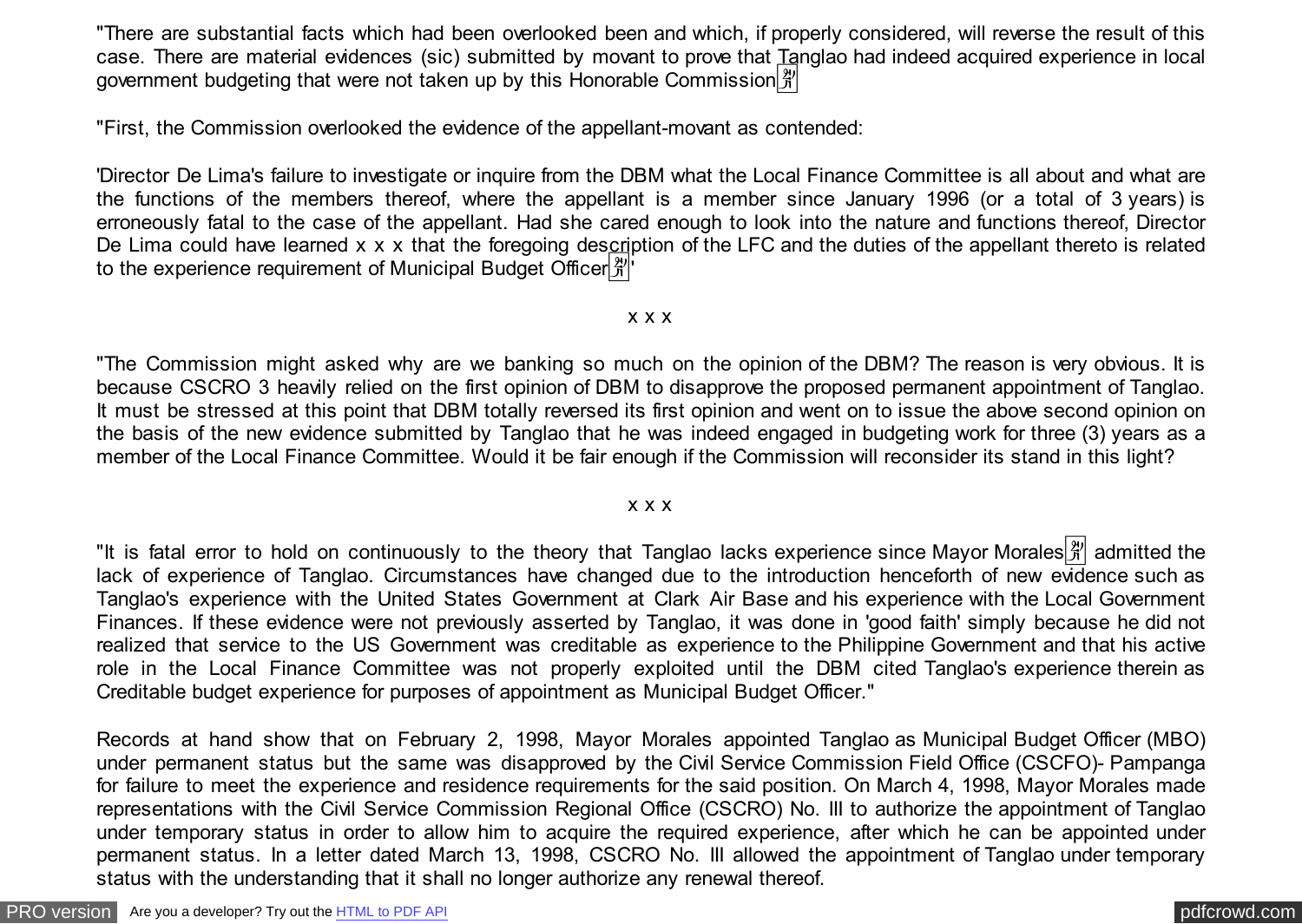On January 18, 1999, Mayor Morales renewed the appointment of Tanglao as MBO but the same was disapproved by CSCRO No. III on the ground that he still lacks two (2) years of relevant experience. The subsequent request of Acting Mayor Prospero T. Lagman for reconsideration was also denied on February 18,1999. Therafter, Acting Mayor Lagman appealed to the Commission but the same was dismissed in CSC Resolution No. 99-1416 dated July 5, 1999. Hence, this motion of Mayor Morales.

The instant motion is devoid of merit.

The contention of mayor Morales that Tanglao's experience in the Local Finance Committee (LFC) should be considered since the same is material in the approval of the latter's appointment deserves scant considereation. Be it emphasized that the designation by Mayor Morales of Tanglao as a member of the LFC is in violation of Republic Act No. 7160 (Local Government Code of 1991) and the Local Budgeting Manual issued by the Department of Budget and Management (DBM). This being the case, the experience he supposedly gained as a member of said committee must be completely disregarded. The Commission will not countenance the action of the a chief executive in designating a favored employee to a certain committee-- where his membership is not in accordance with law  $\frac{2}{3}$ ,  $\frac{2}{3}$ ,  $\frac{2}{3}$ , in order to gain experience so that his future appointment will be approved by the Commission. A person cannot be made to profit for violating the law.

Records show that at that time Tanglao was designated as a member of the LFC, he was merely occupying the position of Executive Assistant. The composition of the LFC as provided for in Section 316 of RA 7160 are as follows:

"There is hereby created in every province, city of municipality a local finance committee to be composed of the local planning and development officer, the local budget officer, and the local treasurer." (Underlining supplied)

Further, The Local Budgeting Manual provides to wit:

"The Local Chief Executive may include as member of the LFC other officers like the Local Accountant, Local Assessor, and Chairman of Appropriations Committee." (Underlying supplied)

The officials enumerated as examples in the aforequoted provision have one thing in common, i.e., they are involved in fiscal administration. Under the rule on ejusdem generis, where general words (other officers) follow on enumeration of persons (local accountant, local assessor, chairman of appropriations committee), such general words are not to be construed in their widest extent but are to be held as applying only to persons of the same kind or class specifically mentioned (Statutory Construction, Ruben E. Agpalo, Third Edition, p. 165; citing Smith, Bell and Co. vs. Register of Deeds, 96 Phil 53[1954] and Republic vs. Miguno, 189 SCRA 289 [1990] ). Thus, the designation of Tanglao, who was a mere Executive Assistant at the time, in the LFC is not in accordance with law. Consequently, the experience he acquired should not be credited in his favor.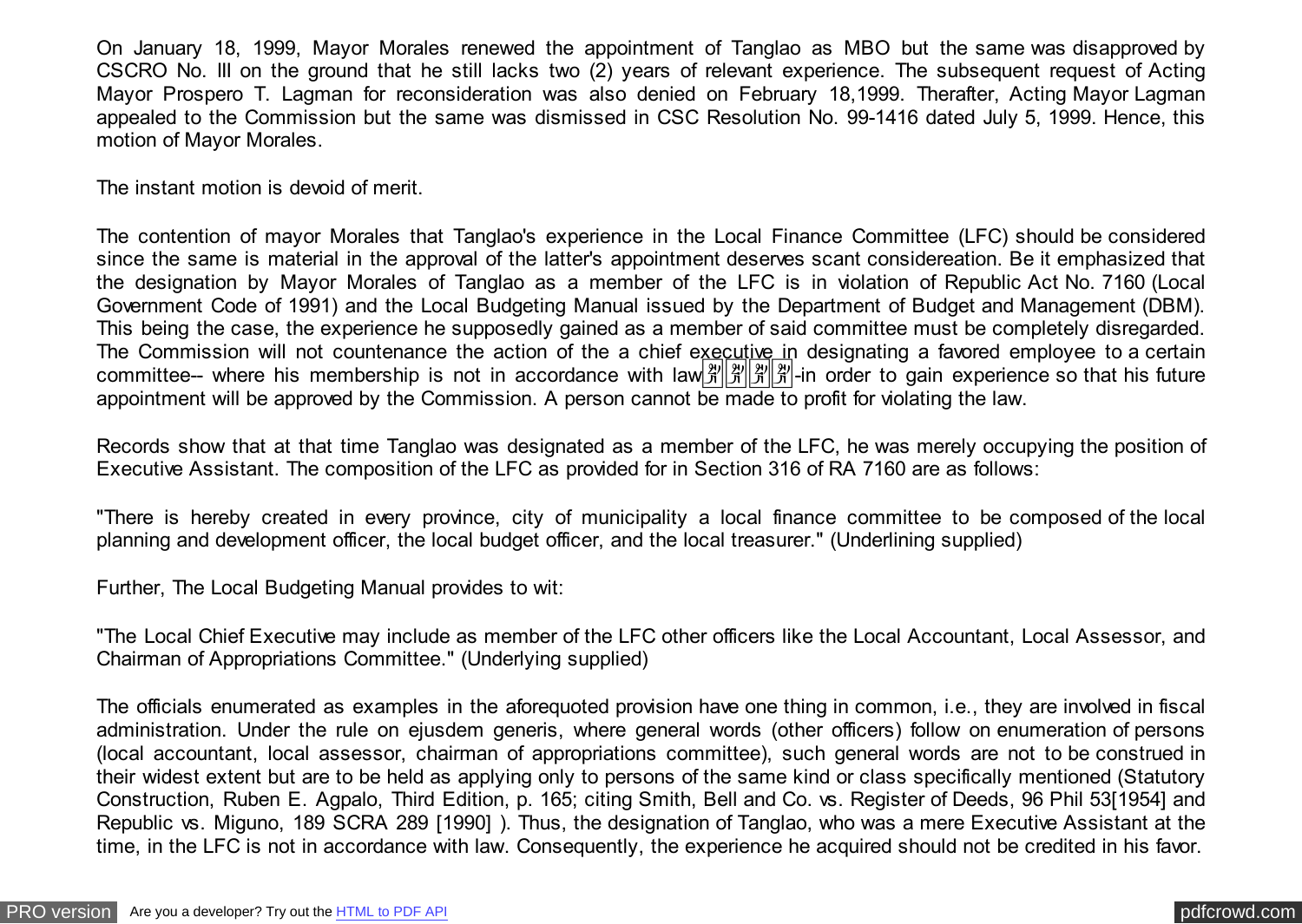Since Tanglao still failed to meet the experience requirement as provided for under Section 475 of the Local Government Code of 1991, then there is no factual or legal basis to approve his appointment.

Finally, it has not escaped the attention of the Commission that a qualified eligible (Narce P. Pacquia) is available and has even applied for the said position. This application was favorably endorsed by the then Acting Mayor Lagman to the CSCRO No. III. Evidently then, Tanglao cannot be appointed to the said position even under temporary status.

In fine, movant Mayor Morales has neither presented new evidence nor raised any valid argument to convince the Commission to reverse or modify its earlier decision.

WHERFORE, the motion for reconsideration of Mayor Marino P. Morales is hereby DENIED for lack of merit. Accordingly, CSC Resolution No. 99-1416 dated July 5, 1999 stands.

Quezon City, Oct. 17 2000

# (SGD.)**CORAZON ALMA G. DE LEON**

Chairman

## (SGD.)**JOSE F. ERESTAIN, JR.**

Commissioner

### (SGD.)**J. WALDEMAR V. VALDEMOR**

Commissioner

Attested by:

## **(SGD.)ARIEL G. RONQUILLO**

Director III

JJC/ABR/MVM/Y9/Y6/vog/volt18